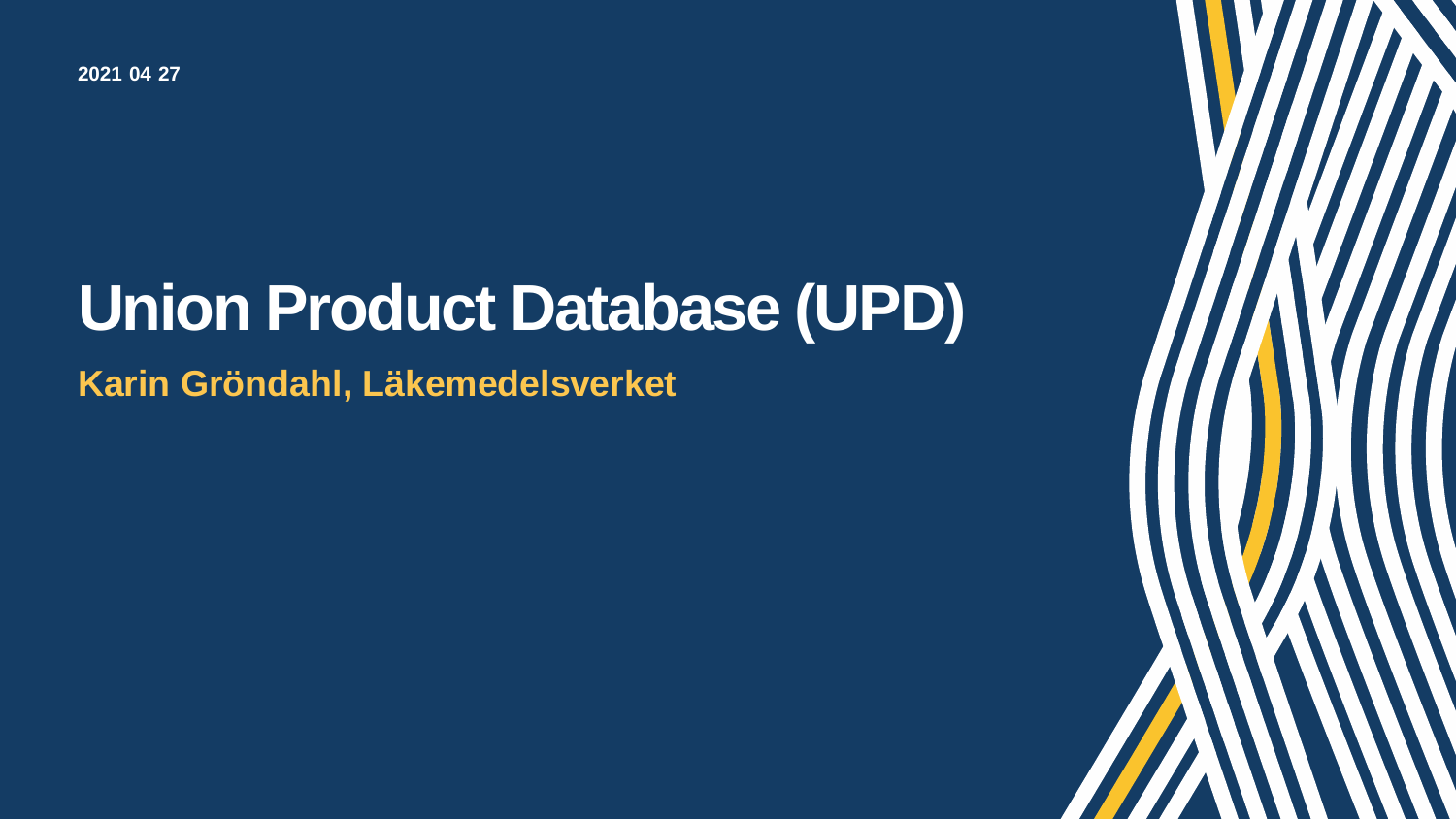## **Outline**



More information can be found at: **EMA webpage on Implementing the Union Product Database** 

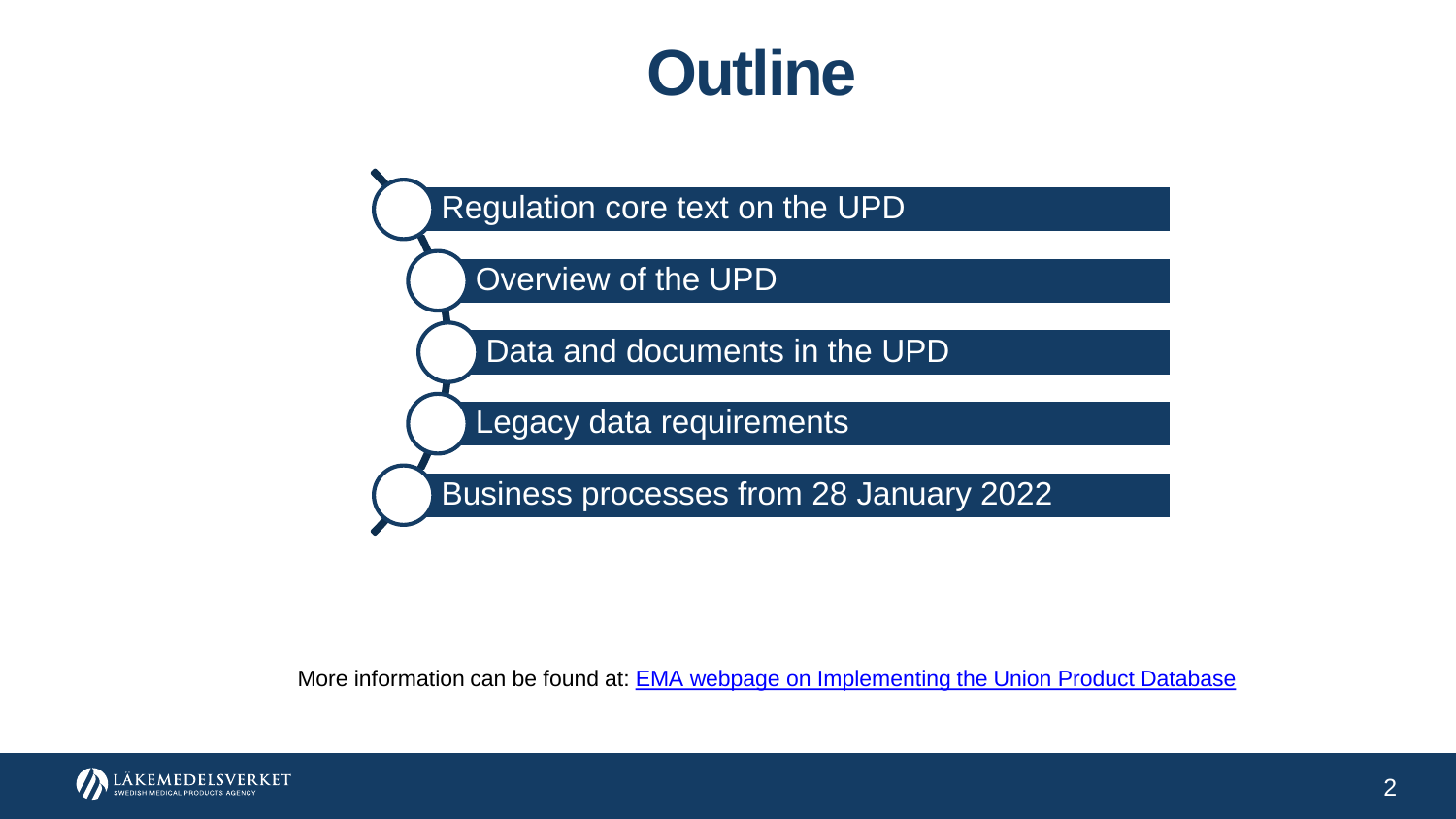## **Some objectives of the UPD**

Regulation (EU) 2019/6 on veterinary medicinal products "*aims to reduce the administrative burden, enhance the internal market and increase the availability of veterinary medicinal products, while guaranteeing the highest level*  of public and animal health and environmental protection" and the UPD will contribute to this goal by:

Improving transparency of veterinary medicinal products approved for distribution in the EU

Supporting harmonisation of product information

Implementing a reliable tool that veterinary practitioners can use to elaborate treatment options, also in case of unavailability of a specific product in a particular Member State

Providing self service access for industry for certain regulatory activities and enabling the management of variations that do not require assessment

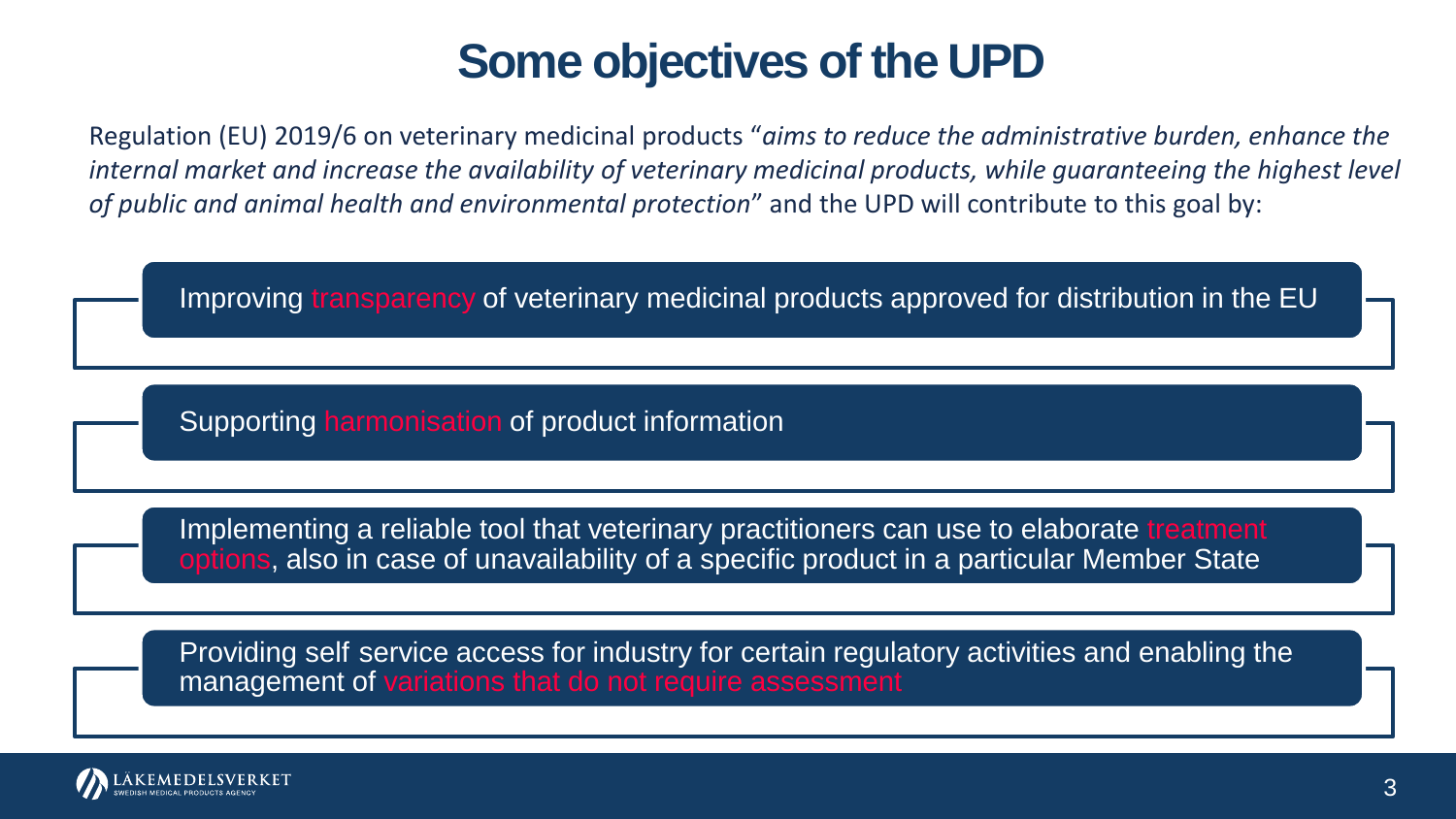#### **Article 55 - Union database on veterinary medicinal products**

 **1. The Agency shall establish and, in collaboration with the Member States, maintain, a Union database on veterinary medicinal products ('product database'). Regulation 2019/6**<br>Article 55 - Union database on veterinary me<br>gency shall establish and, in collaboration with the<br>database on veterinary medicinal products ('produ

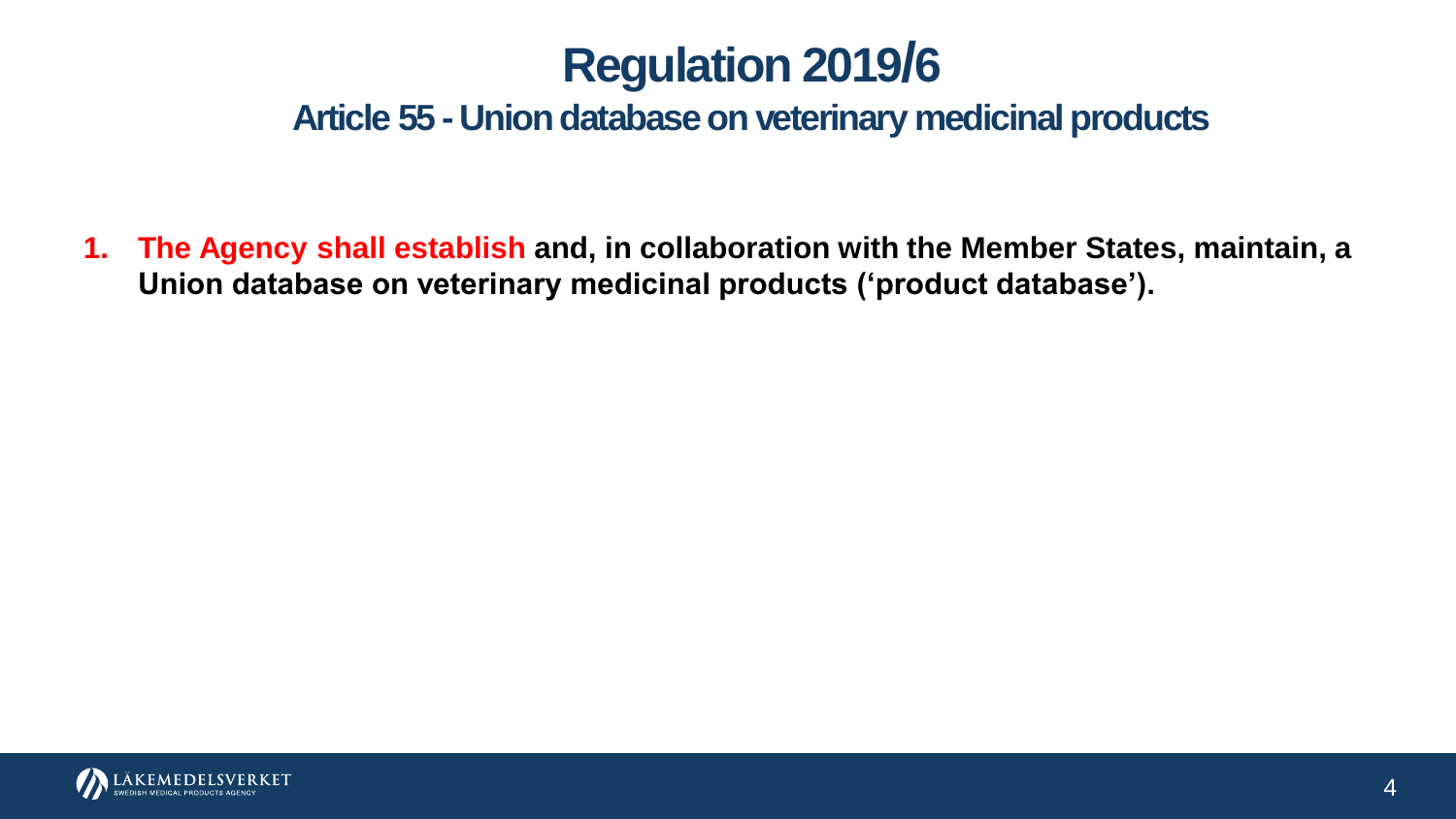## **Regulation 2019/6**

#### **Article 55 - Union database on veterinary medicinal products**

 **2. The product database shall contain at least the following information:** 

 **(a) for veterinary medicinal products authorised within the Union by the Commission and by the competent authorities:** 

**(i) name of the veterinary medicinal product;** 

**(ii) active substance or substances, and the strength of the veterinary medicinal product;** 

**(iii) summary of product characteristics;** 

**(iv) package leaflet;** 

**(v) the assessment report;** 

**(vi) list of sites where the veterinary medicinal product is manufactured; and** 

 **(vii) the dates of the placing of the veterinary medicinal product on the market in a Member State;** 

**(b) for homeopathic veterinary medicinal products registered in accordance with Chapter V within the Union by the competent authorities:** 

**(i) name of the registered homeopathic veterinary medicinal product;** 

**(ii) package leaflet; and** 

**(iii) lists of sites where the registered homeopathic veterinary medicinal product is manufactured;** 

 **(c) veterinary medicinal products allowed to be used in a Member State in accordance with Article 5(6);** 

 **(d) the annual volume of sales and information on the availability for each veterinary medicinal product.** 

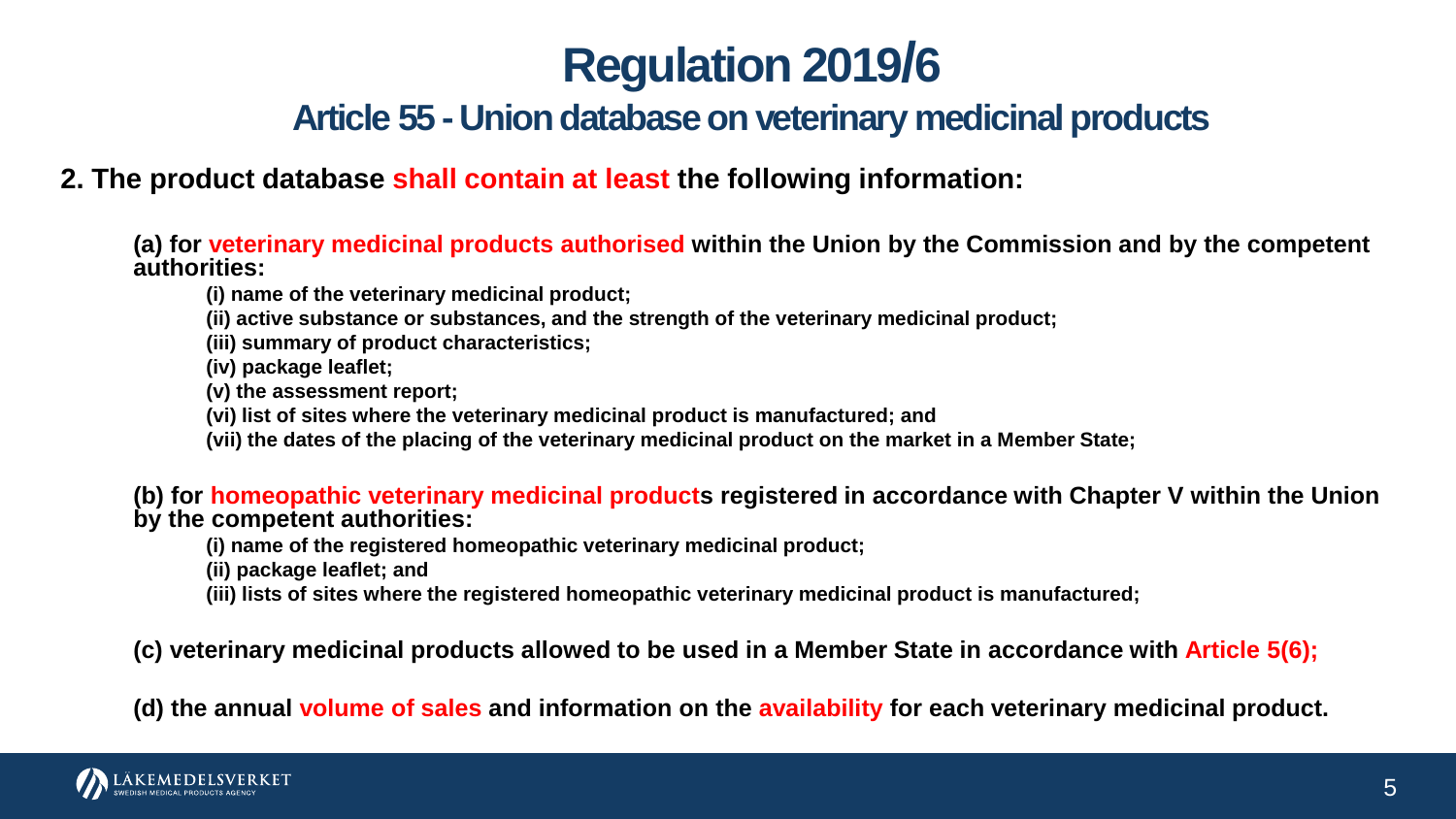## **Regulation 2019/6**

#### **Article 55 - Union database on veterinary medicinal products**

**3. The Commission shall, by means of implementing acts, adopt the necessary measures and practical arrangements laying down:** 

 **(a) the technical specifications of the product database including the electronic data exchange mechanism for exchanging with the existing national systems and the format for electronic submission;** 

 **(b) the practical arrangements for the functioning of the product database, in particular to ensure protection of commercially confidential information and security of exchange of information;** 

 **(c) detailed specifications of the information to be included, updated and shared in the product database and by whom;** 

 **(d) contingency arrangements to be applied in case of unavailability of any of the functionalities of the product database;** 

 **(e) where appropriate, data to be included in the product database in addition to the information referred to in paragraph 2 of this Article.** 

**Those implementing acts shall be adopted in accordance with the examination procedure referred to in Article 145(2).** 

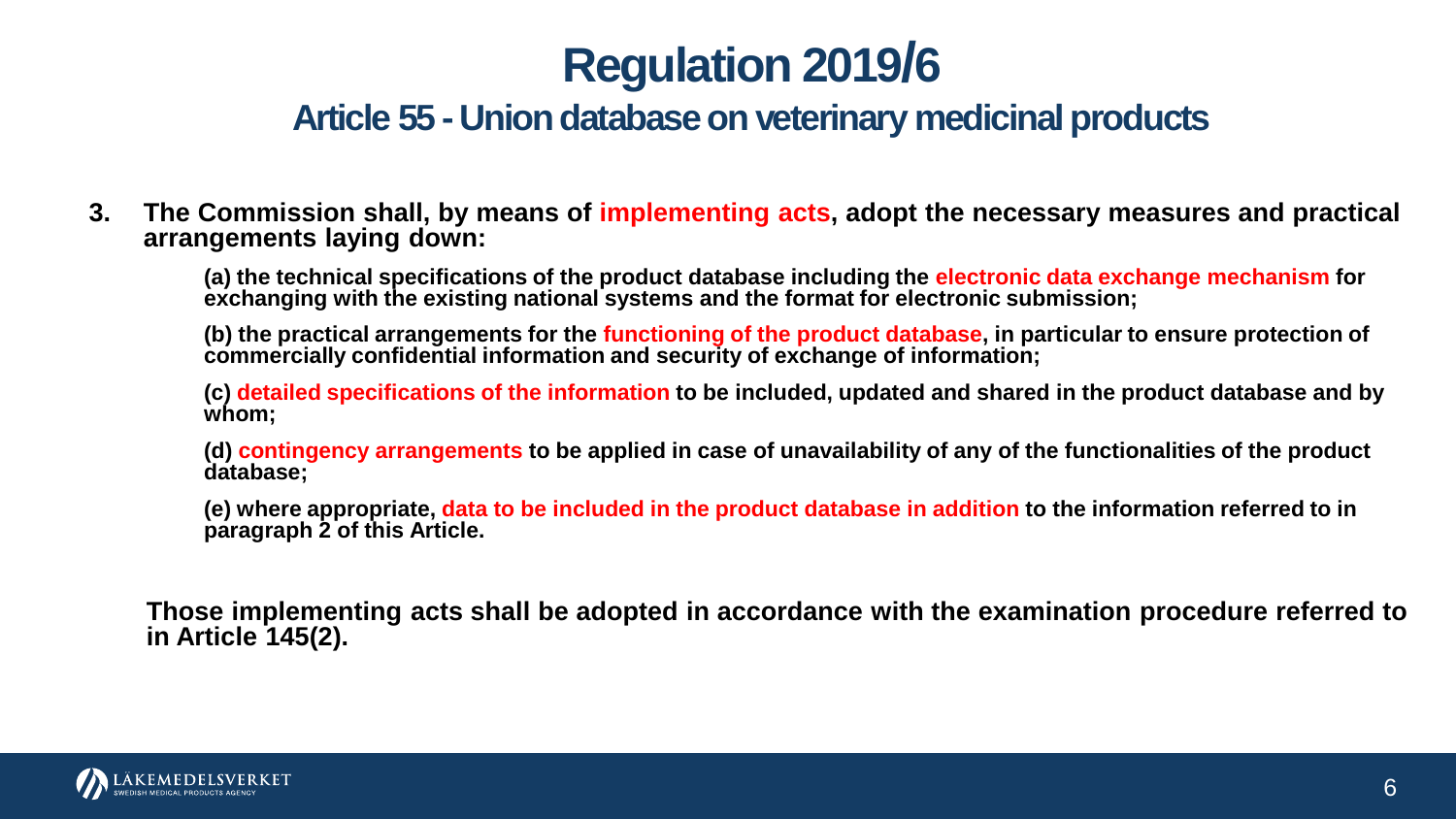## **Regulation 2019/6**

#### Article 56 - Access to the product database

- **1. The competent authorities, the Agency and the Commission shall have full access to the information in the product database.**
- **2. Marketing authorisation holders shall have full access to the information in the product database as regards their marketing authorisations.**
- **3. The general public shall have access to information in the product database, without the possibility to change the information therein, as regards the list of the veterinary medicinal products, the summary of product characteristics, package leaflets and, after the deletion of any commercially confidential information by the competent authority, assessment reports.**

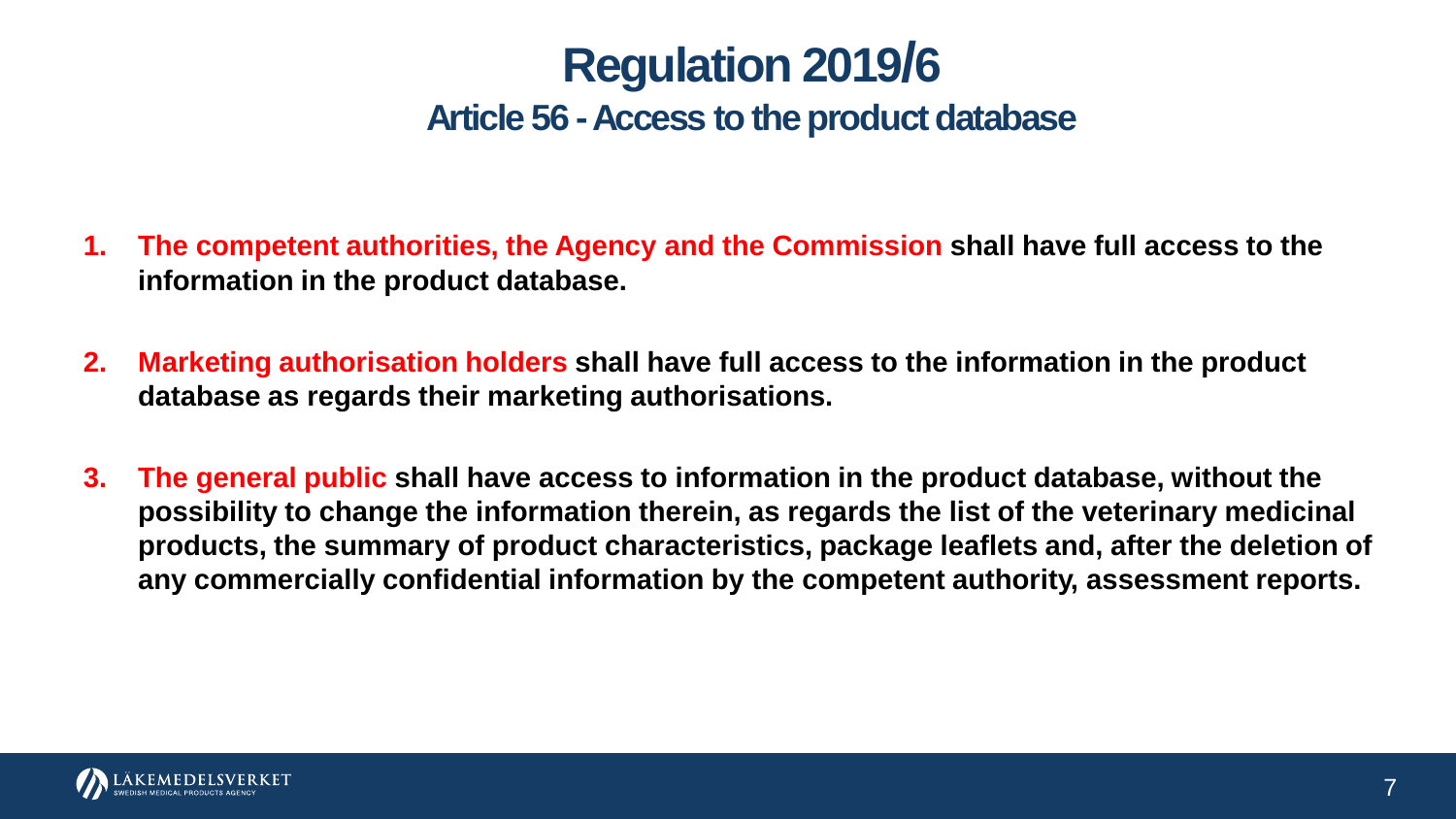## **Regulation (EU) 2020/19**

**Article 155 -Initial input to the product database by competent authorities** 

 **At the latest by 28 January 2022, the competent authorities shall submit, electronically, information on all veterinary medicinal products authorised in their Member State at that time to the Agency, using the format referred to in point (a) of Article 55(3).** 

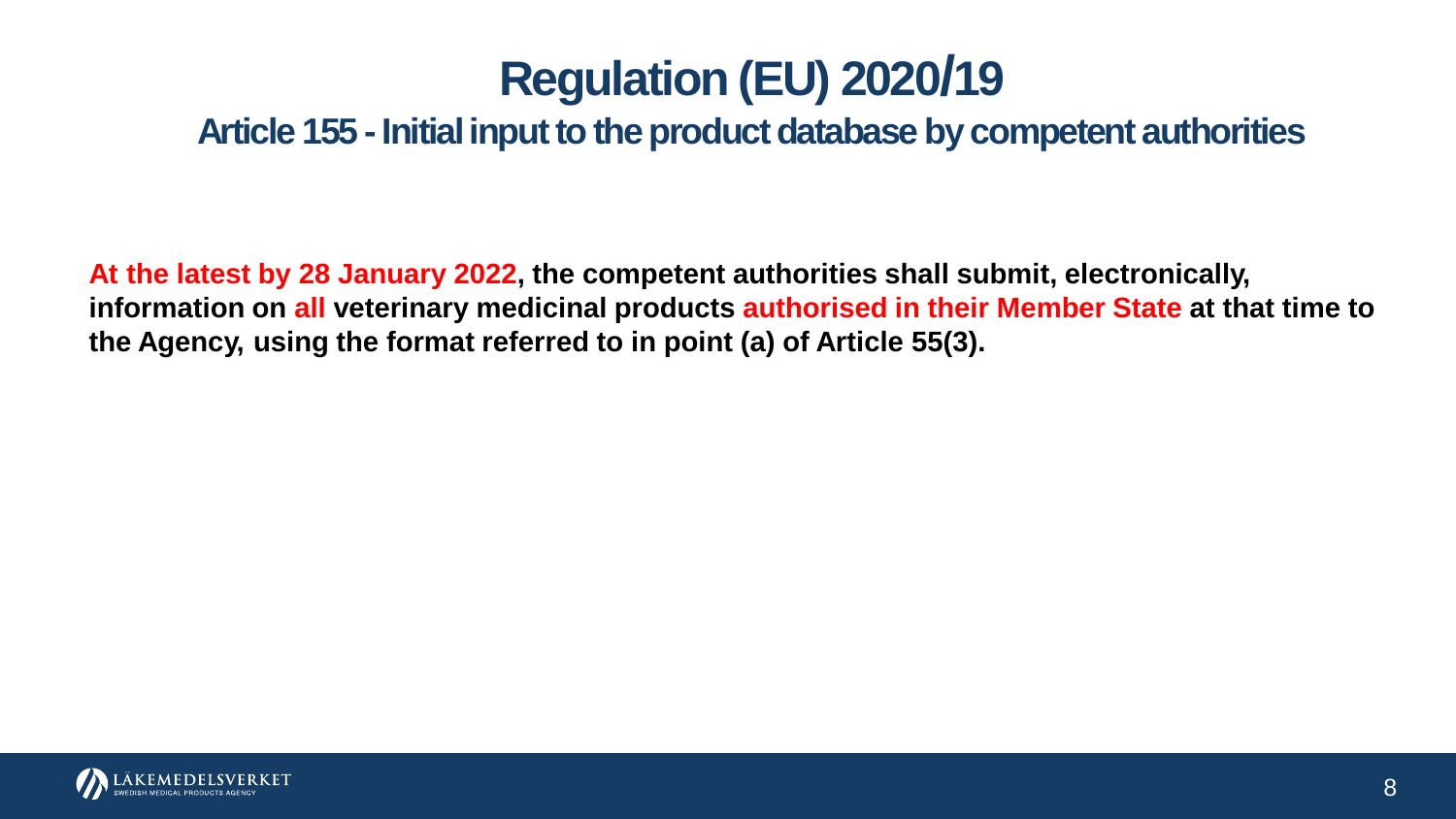## **Regulation (EU) 2020/19**

**Article 102 -Parallel trade in veterinary medicinal products** 

 **4. Competent authorities of the destination Member State shall, in the product database as referred to in Article 55, make available to public the list of veterinary medicinal products that are parallel traded in that Member State.** 

 **7. The following information shall be attached to the list referred to in paragraph 4 in respect of all veterinary medicinal products:** 

**(a) name of the veterinary medicinal products;** 

**(b) active substances;** 

**(c) pharmaceutical forms;** 

 **(d) classification of the veterinary medicinal products in the destination Member State;** 

 **(e) marketing authorisation number of the veterinary medicinal products in the source Member State;** 

 **(f) marketing authorisation number of the veterinary medicinal products in the destination Member State;** 

 **(g) name or company name and permanent address or registered place of business of the wholesale distributor in the source Member State and of the wholesale distributor in the destination Member State.** 



….

….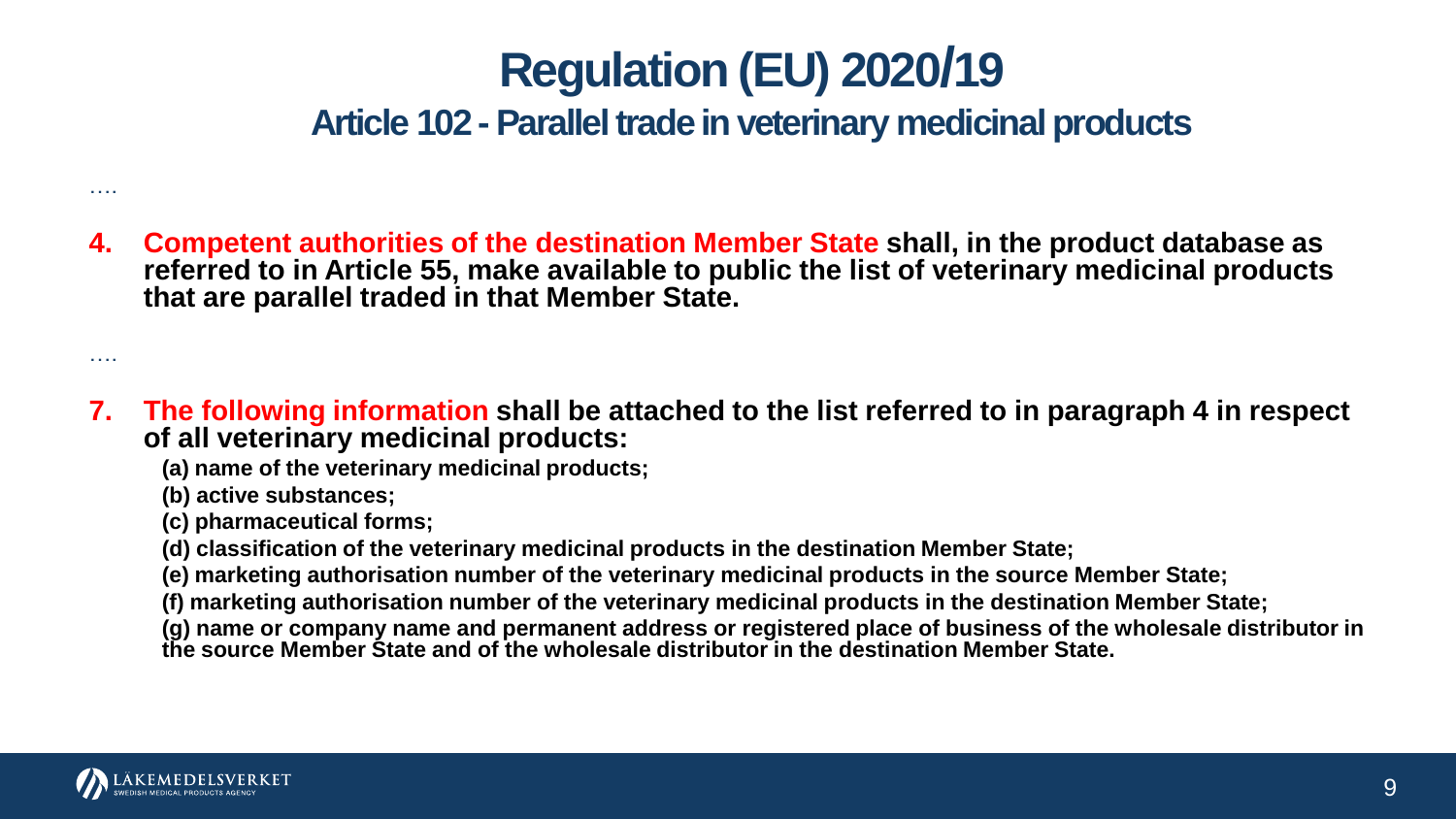**IBSTAA** te<sup>NIS4</sup> **GEN>** H Antimicrobials Sales and Use EMA + NCA AM use Manufacturing and data Union Union Wholesale Product Pharmacovigilance **Distribution** Database Database Database enobuck  $EMA + NCA$   $EMA + NCA + MAH$   $EMA + NCA + MAH$ Adverse event data Registration Sales volume Inspection reports Variations Signal outcomes GMP certificate Product data PhV Inspections Availability **Public information** Product data  $\binom{M}{k}$  ( Incidence data  $\binom{M}{k}$  ( AM data report Incidence data

#### **Overview**

10 Utilisation of UPD data by other systems

Classified as internal/staff & contractors by the European Medicines Agency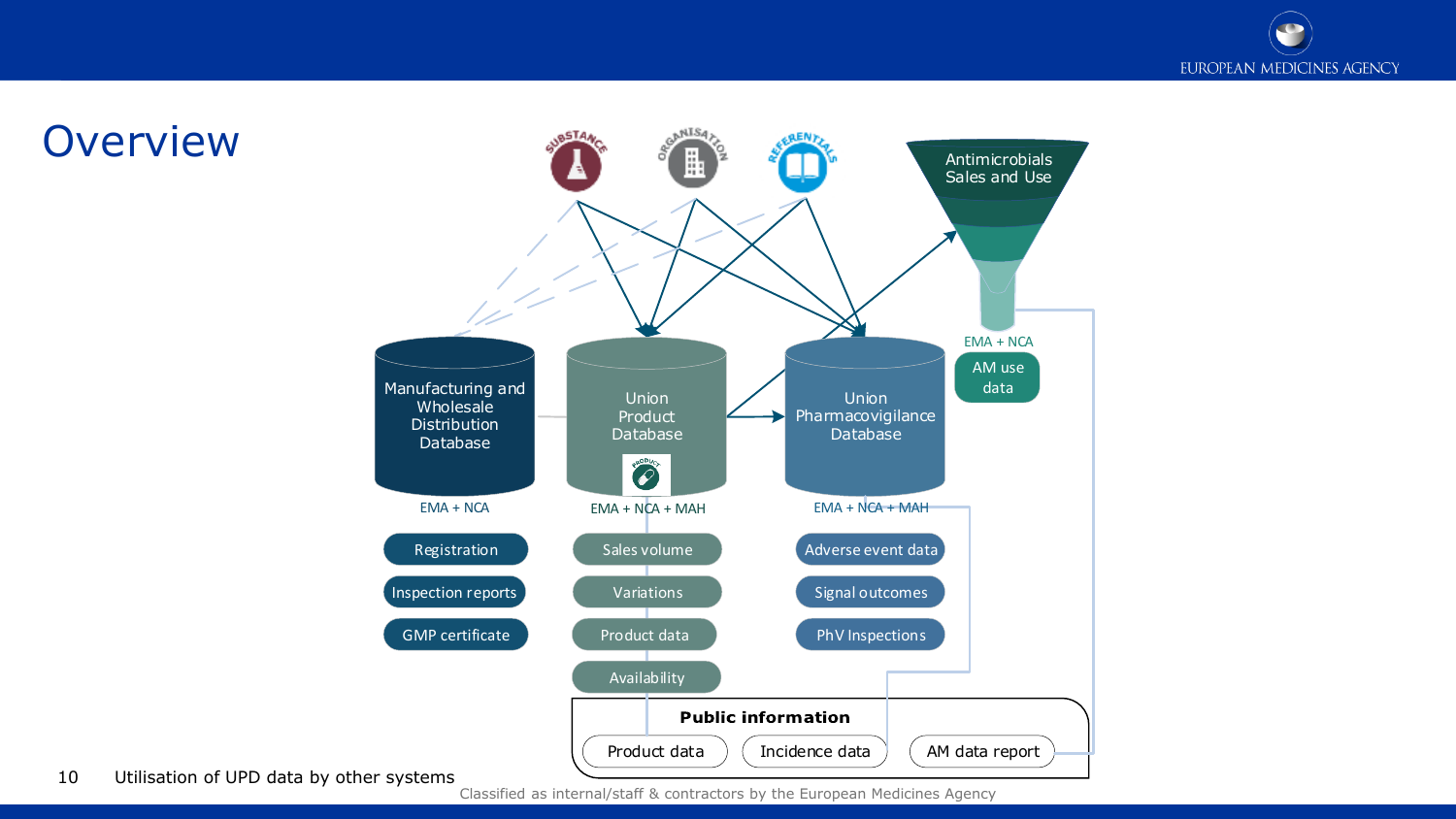## **Product types to be included in the UPD**

Authorised veterinary medicinal products (all procedures)

Registered homeopathic veterinary medicinal products

Parallel traded veterinary medicinal products

Veterinary medicinal products intended for animals which are exclusively kept as pets

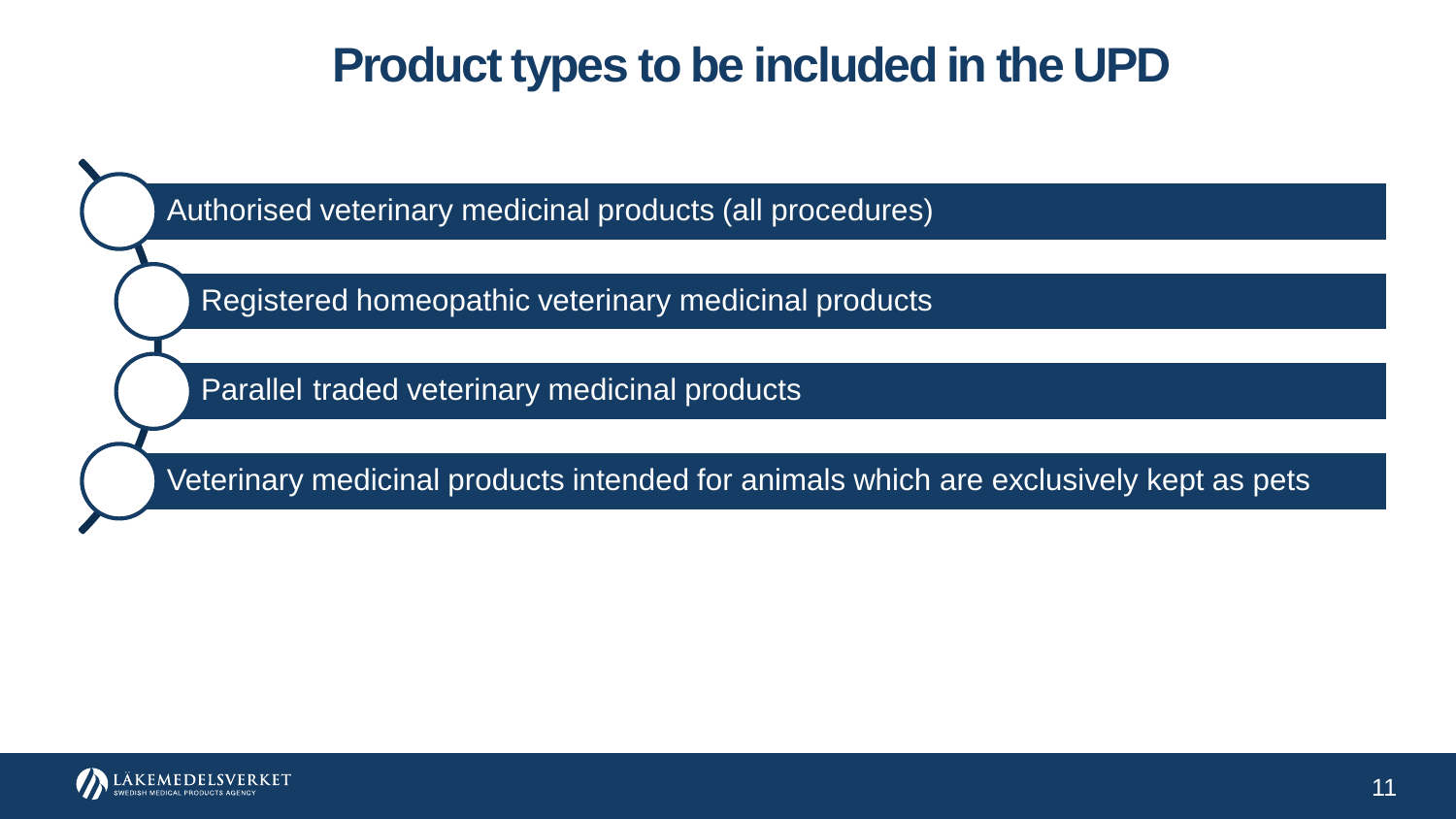### Overview UPD

**EUROPEAN MEDICINES AGENCY** 



to be determined Classified as internal/staff & contractors by the European Medicines Agency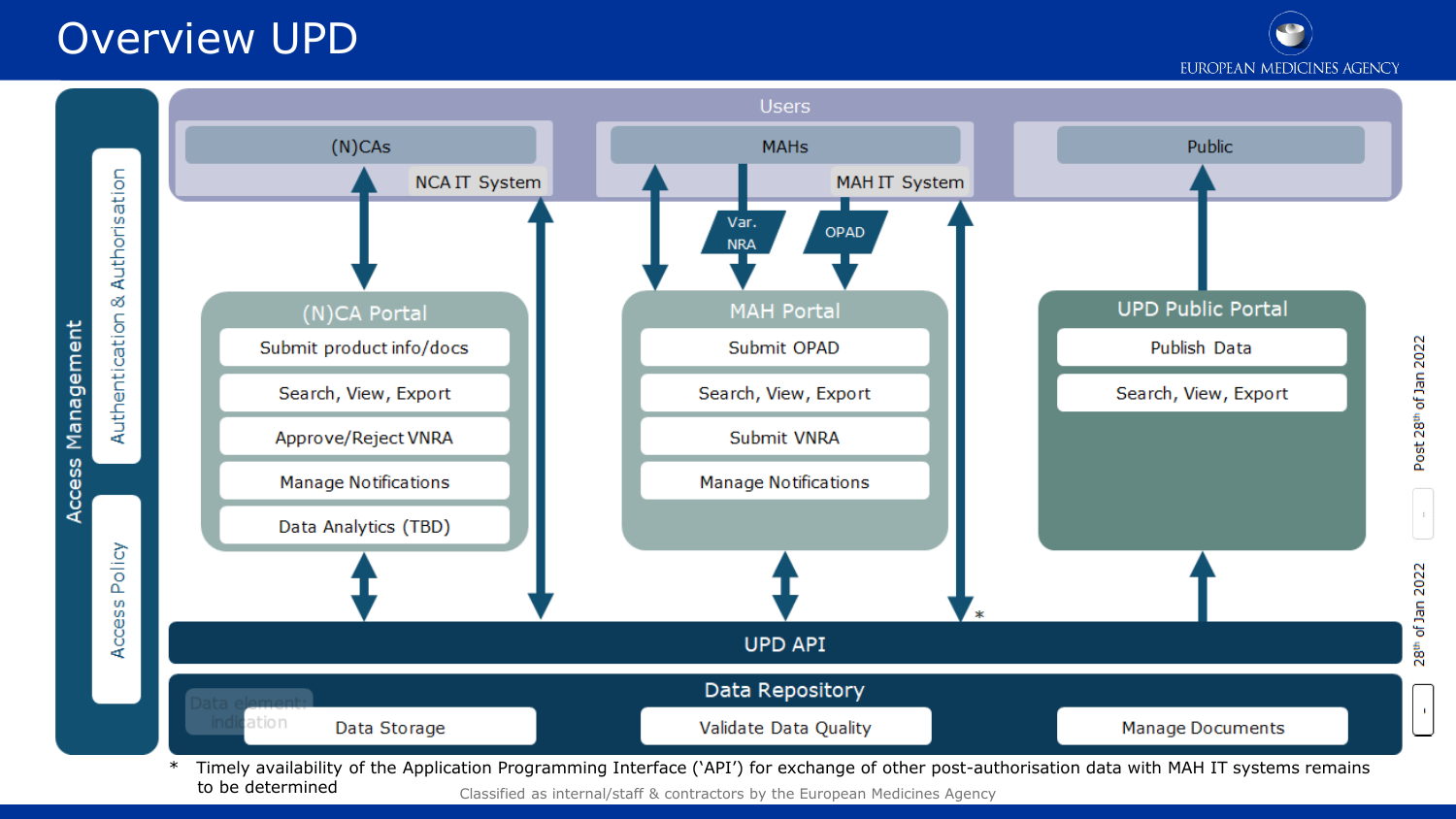### **MAH responsibilities for submission in UPD**



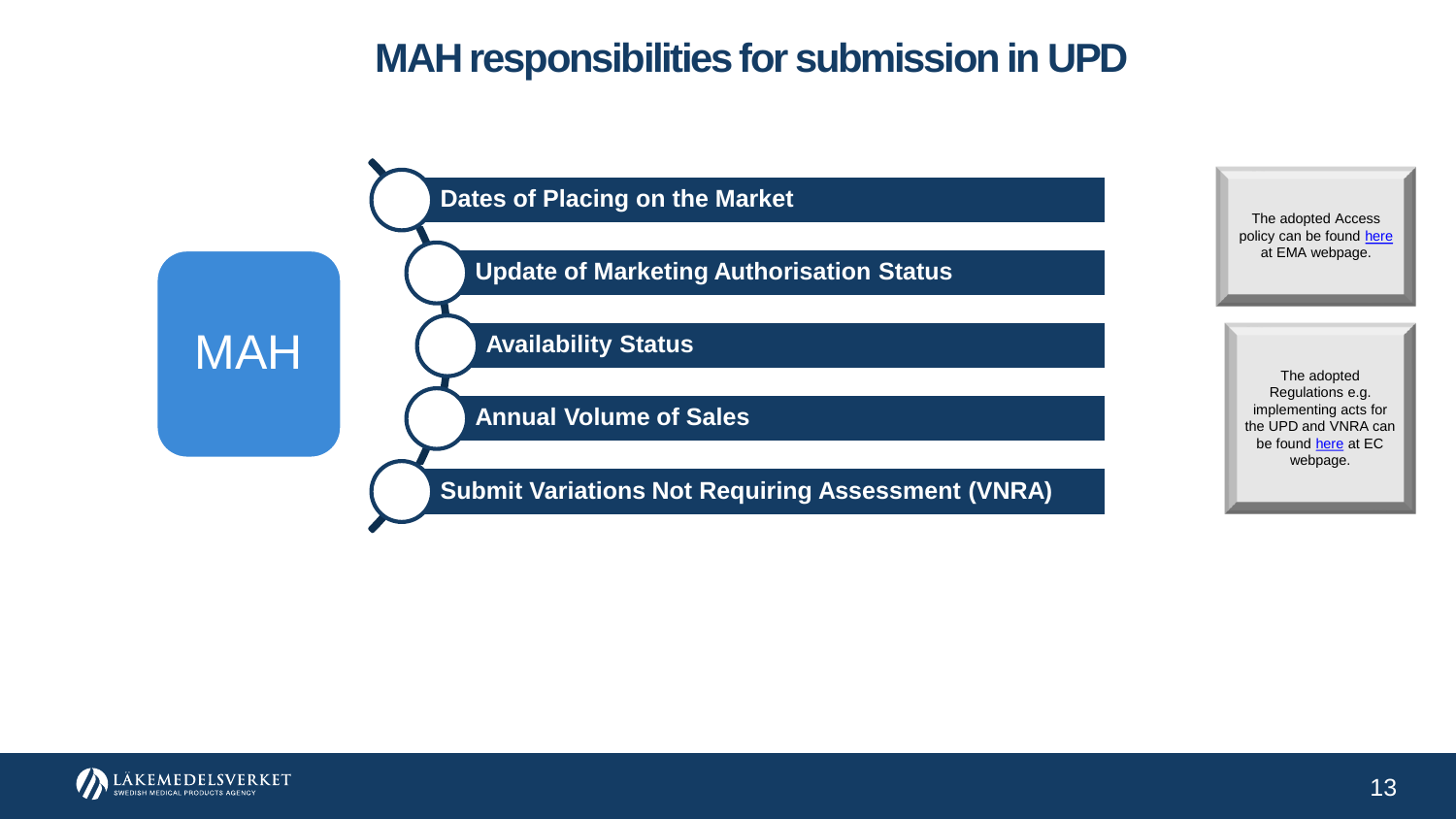## **EU Vet Implementation Guide (EU Vet IG)**

| Chapter 1 | Registration and data access requirements for the User Interface (UI) and Application Programming Interface (API) |
|-----------|-------------------------------------------------------------------------------------------------------------------|
| Chapter 2 | Format for the electronic submission of veterinary medicinal product information                                  |
| Chapter 3 | Process for the initial submission and maintenance of veterinary medicinal products information                   |
| Chapter 4 | Process and format for the submission of legacy data on veterinary medicinal products                             |
| Chapter 5 | <b>Technical specifications</b>                                                                                   |
| Chapter 6 | <b>Examples</b>                                                                                                   |

Next version (all chapters) is planned for publication soon, see EMA webpage on Implementing the Union Product Database

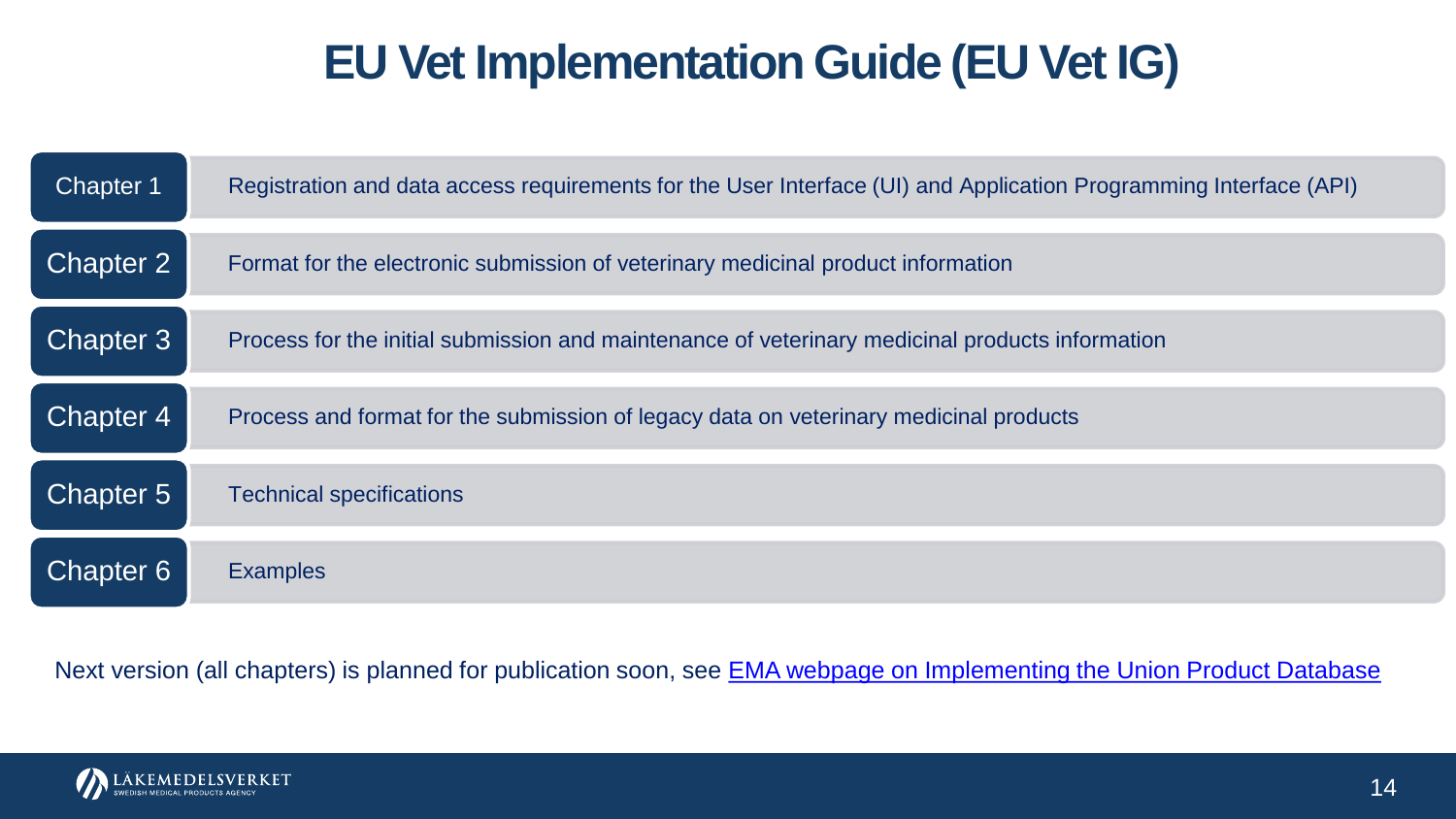

The RMS is responsible for the update of the "common" data and documents, as applicable, after variation. CMSs to add any national data and documents.

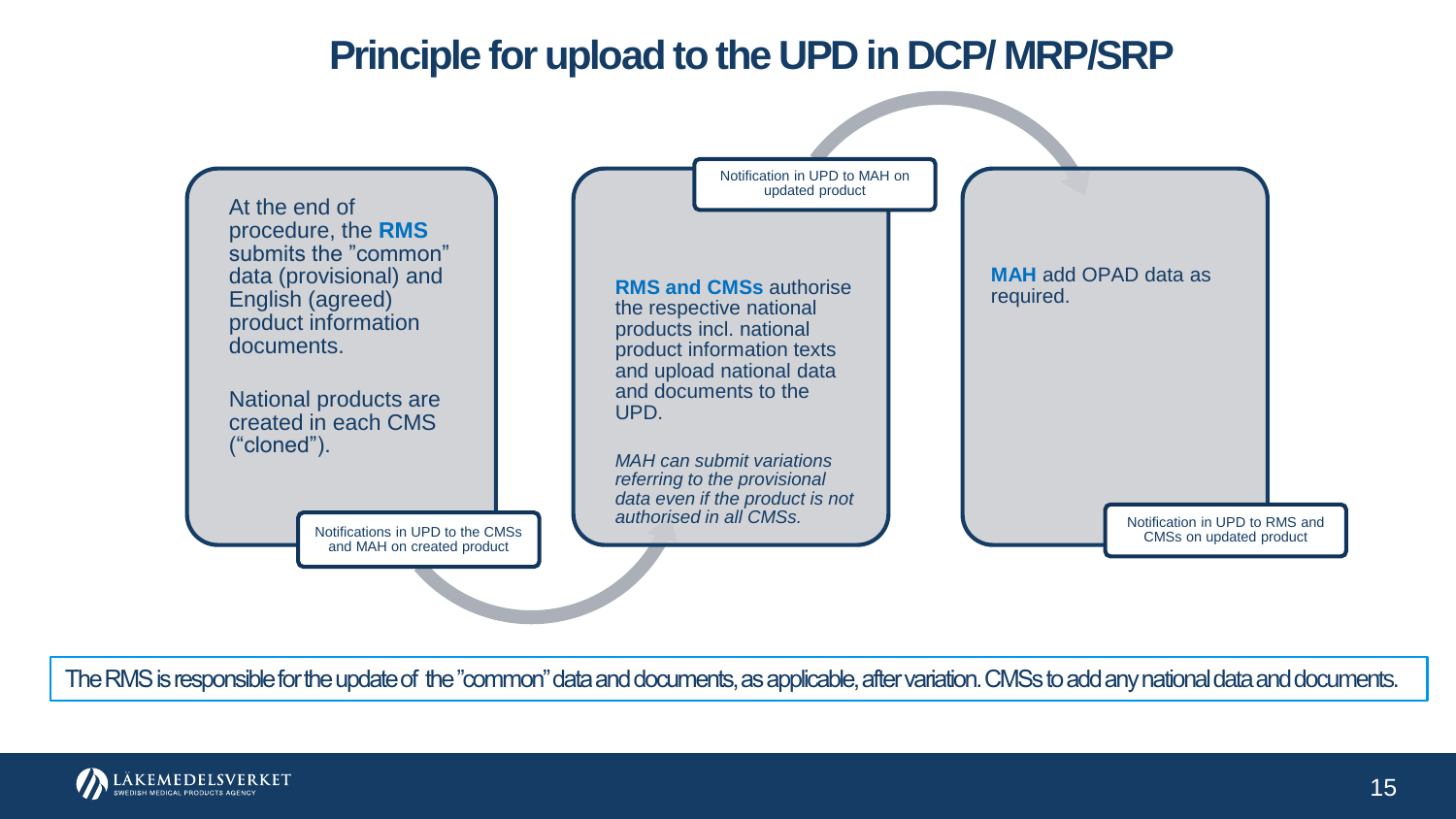## **Legacy data upload (all authorised VMPs)**

| <b>July 2021</b>                                                                                          | <b>Nov 2021</b>                                          | <b>Jan 2022</b>                                                                                             |
|-----------------------------------------------------------------------------------------------------------|----------------------------------------------------------|-------------------------------------------------------------------------------------------------------------|
| <b>NP and RMS</b>                                                                                         | <b>CMS</b>                                               |                                                                                                             |
| Start uploading of "common"<br>data" if RMS for DCP/MRP<br>products.<br>$\rightarrow$ "Clone" the MRP/DCP | NCA to add national data to<br>DCP/MRP products, if CMS. | <b>NCAs</b> Parallel trade                                                                                  |
| products to each CMS.<br>Start uploading of pure NP<br>products.                                          | Continue uploading of pure<br>NP products.               | NCAs to upload parallel<br>traded products (with<br>reference to the source and<br>the reference products). |
|                                                                                                           |                                                          | MAH to add product names of<br>third country products (for<br>Vigilance purpose).                           |

 ❖ ThedatauploadedviaAPIorXMLFileupload (FHIR message format) or can be added directly via the UPD user interface.

❖ During the upload period, or by the 28 January 2022 at the latest, updates are needed due to ongoingandupcomingvariations.

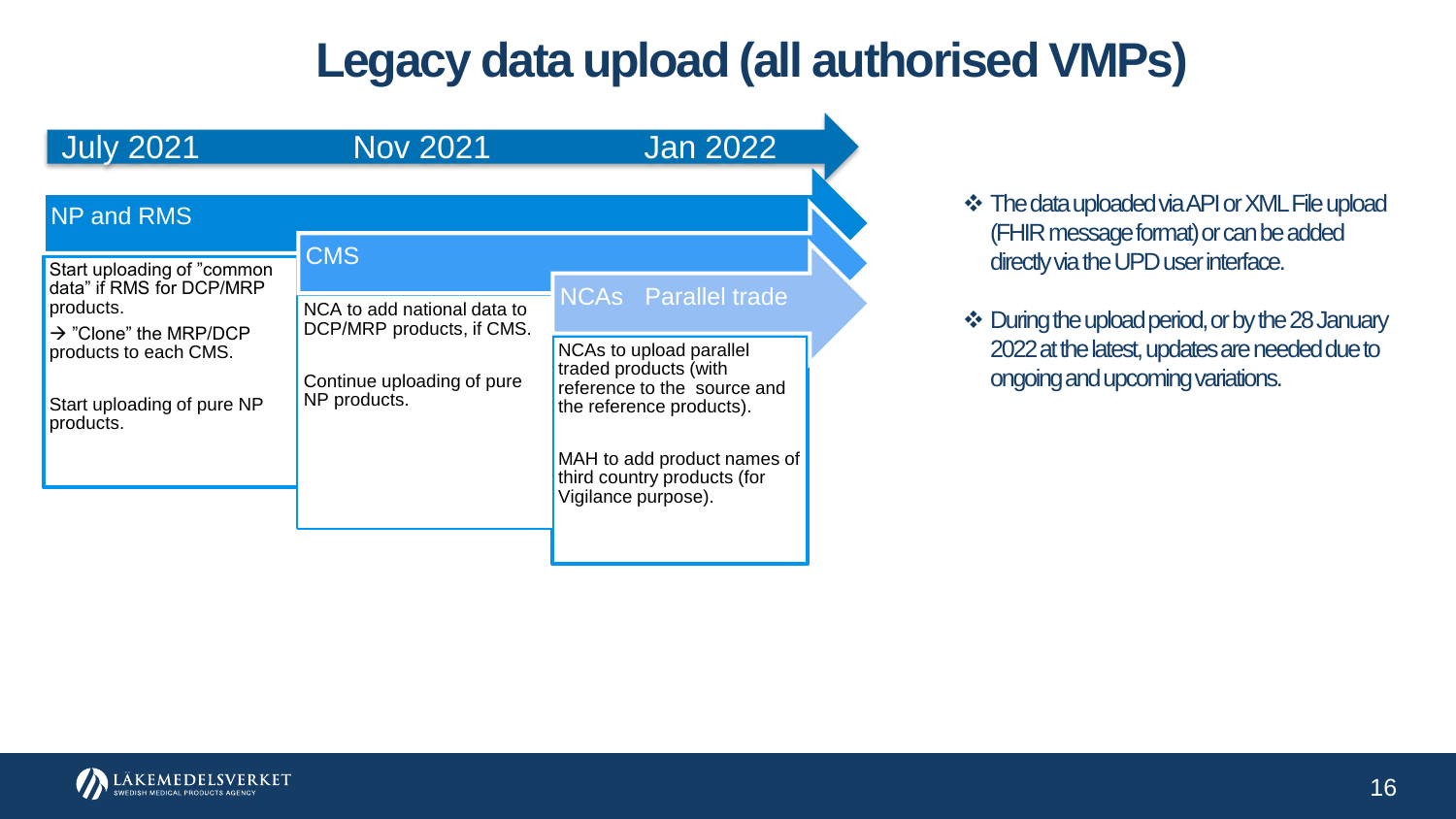## Data format in UPD



<https://spor.ema.europa.eu/sporwi/>

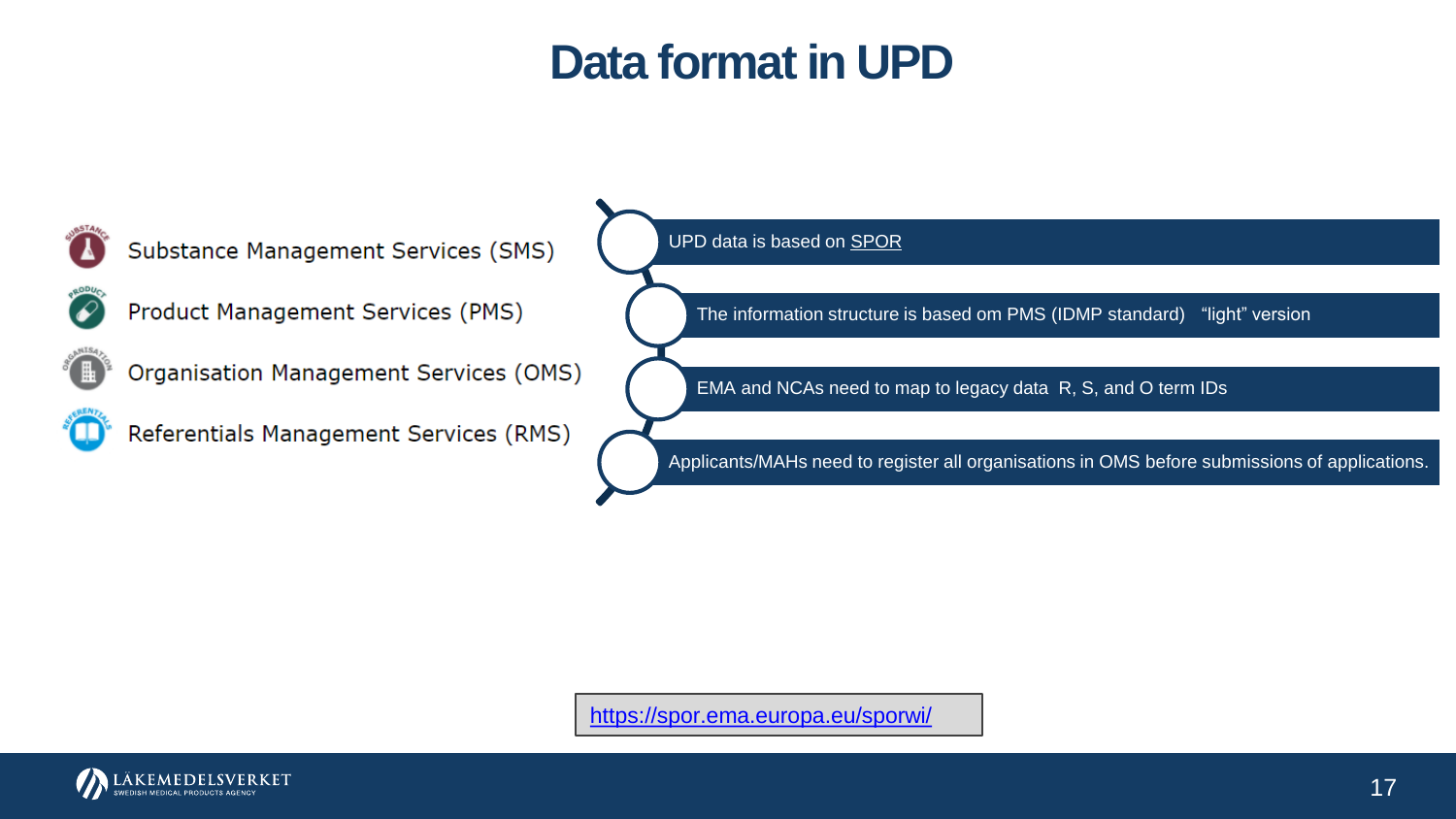#### (Variations Requiring Assessment is similar) New product: MRP/DCP









 *integration of application forms to source data from SPOR and UPD)*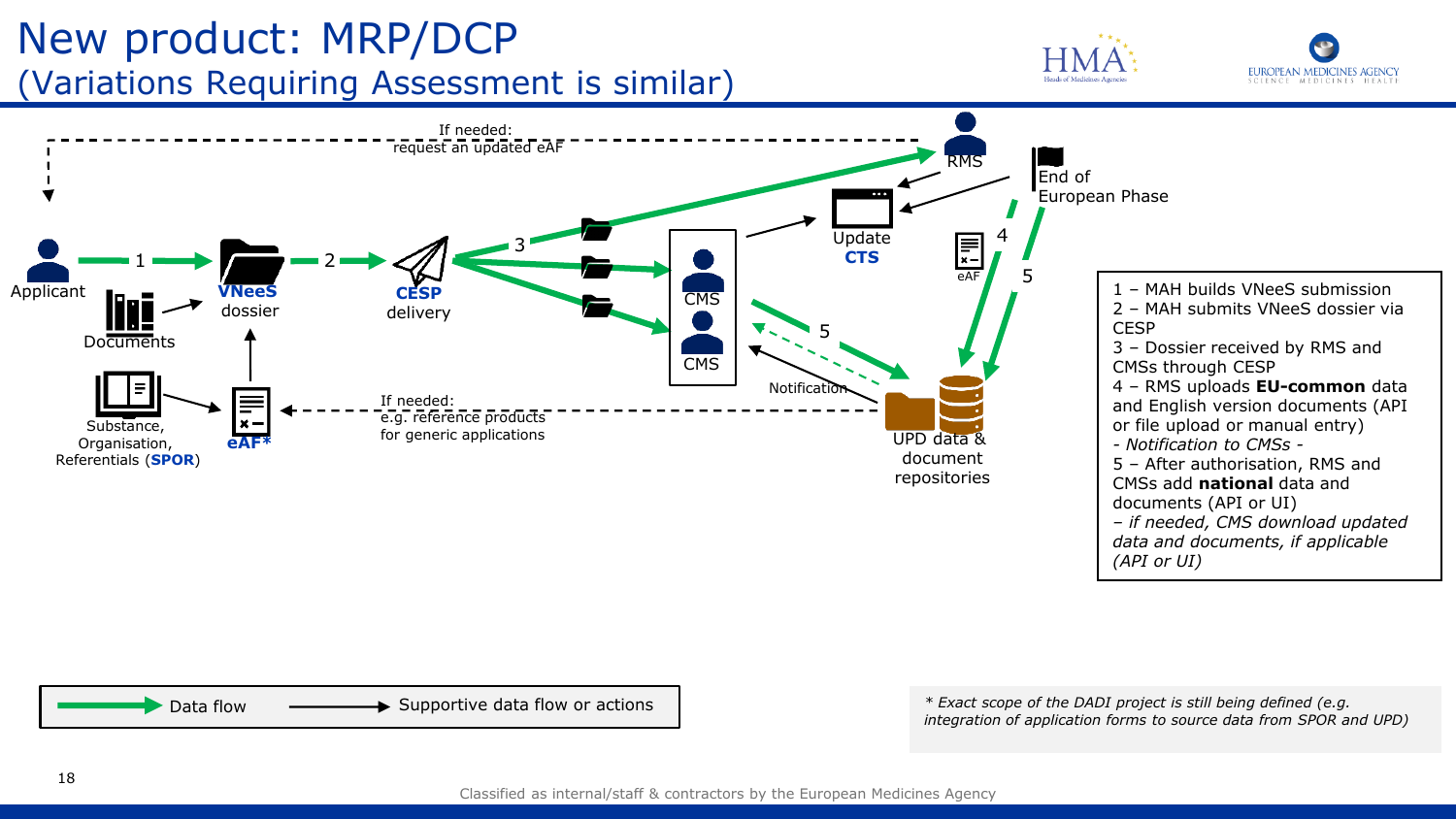## Variations Not Requiring Assessment: MRP





i.e. **all** variations not requiring assessment (**VNRA**)





**Variation not requiring assessment (VNRA):**  1 – MAH prepares VNRA, incl. upload of VNeeS file if dossier changes; submission is pre-populated with current product data from UPD **CTS 2** – MAH records VNRA in UPD (staging area), using SPOR elements as needed and attaching documents and/or a VNeeS file, as necessary *- RMS receives notification and approves/rejects;*  VNeeS file to 3 (optional) – *if needed,* RMS and CMS download  VNeeS and VNRA information (API or UI) 4 – if approved, **common** data and English documents of the product are updated in UPD 5 – RMS and CMSs amend **national** data and documents (API or UI), if applicable\*\*\* *– if needed, CMS download updated data and documents, if applicable (API or UI)* 

> *\* Lead MAH/MAH in RMS submits VNRA on behalf of all MAHs for the MR/DC*  product, including all documents

*\*\* Until nationally approved, the status of a new product in the respective MSs*  will stay as provisional, this will not prevent submission of variations.

\*\*\**Updated versions of SPC/PL/LAB documents will be handled by each MS (tdc)*